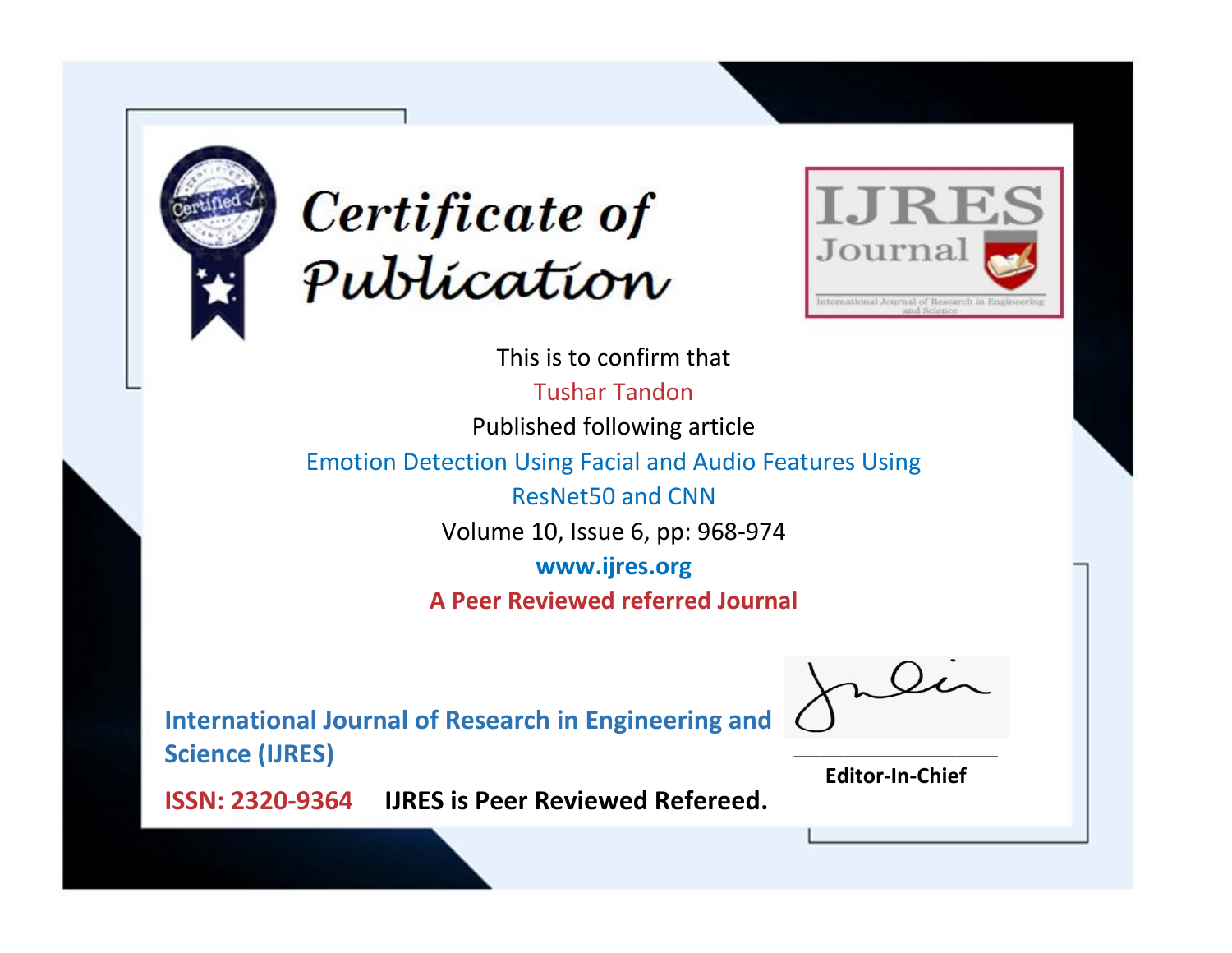



This is to confirm that Divyansh Rastogi Published following article Emotion Detection Using Facial and Audio Features Using ResNet50 and CNN Volume 10, Issue 6, pp: 968-974 **www.ijres.org A Peer Reviewed referred Journal**

**International Journal of Research in Engineering and Science (IJRES)**

\_\_\_\_\_\_\_\_\_\_\_\_\_\_\_\_\_\_\_\_\_\_\_\_ **Editor-In-Chief**

**Journal.**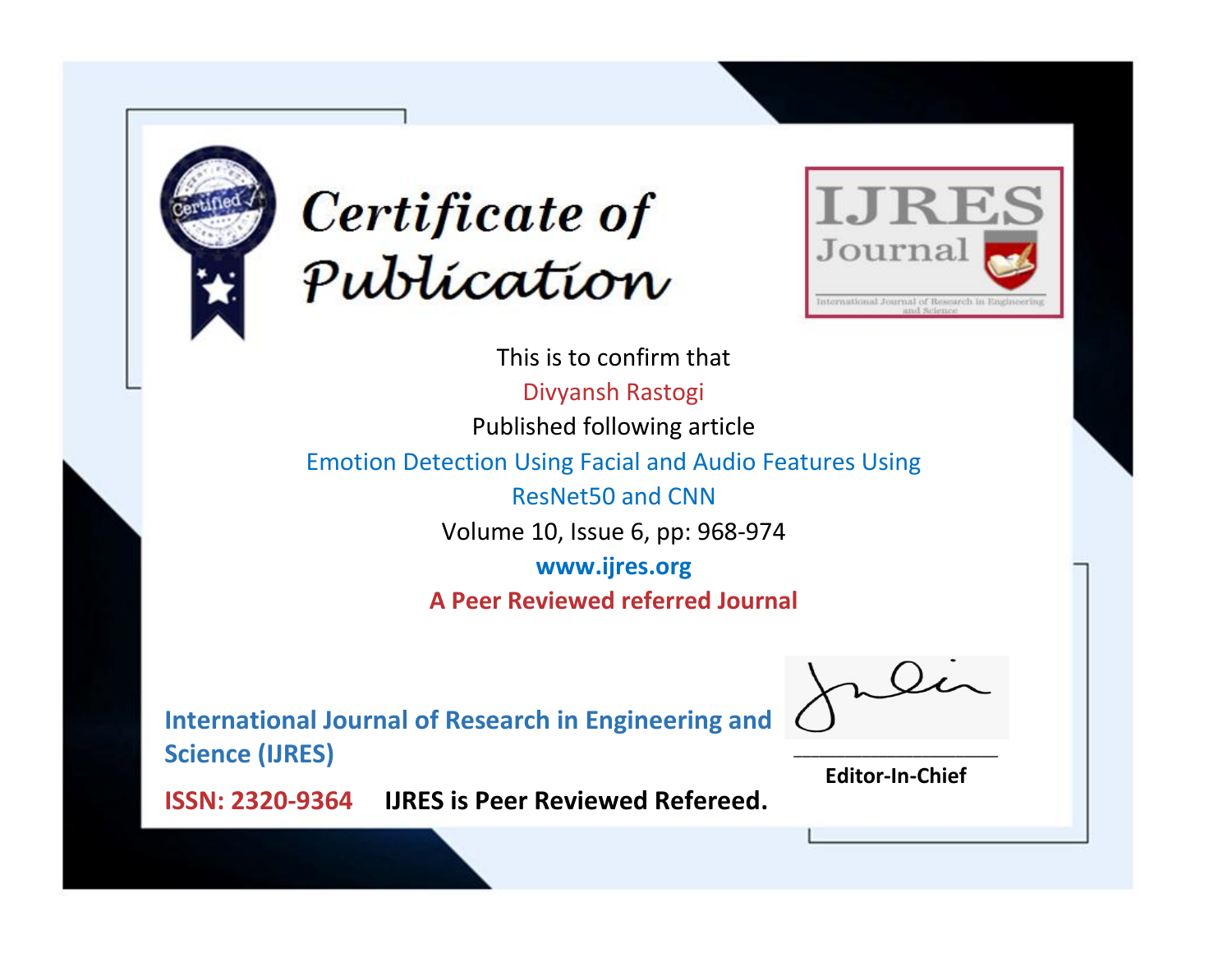



This is to confirm that Vikas Gupta Published following article Emotion Detection Using Facial and Audio Features Using ResNet50 and CNN Volume 10, Issue 6, pp: 968-974 **www.ijres.org A Peer Reviewed referred Journal**

**International Journal of Research in Engineering and Science (IJRES)**

\_\_\_\_\_\_\_\_\_\_\_\_\_\_\_\_\_\_\_\_\_\_\_\_ **Editor-In-Chief**

**Journal.**